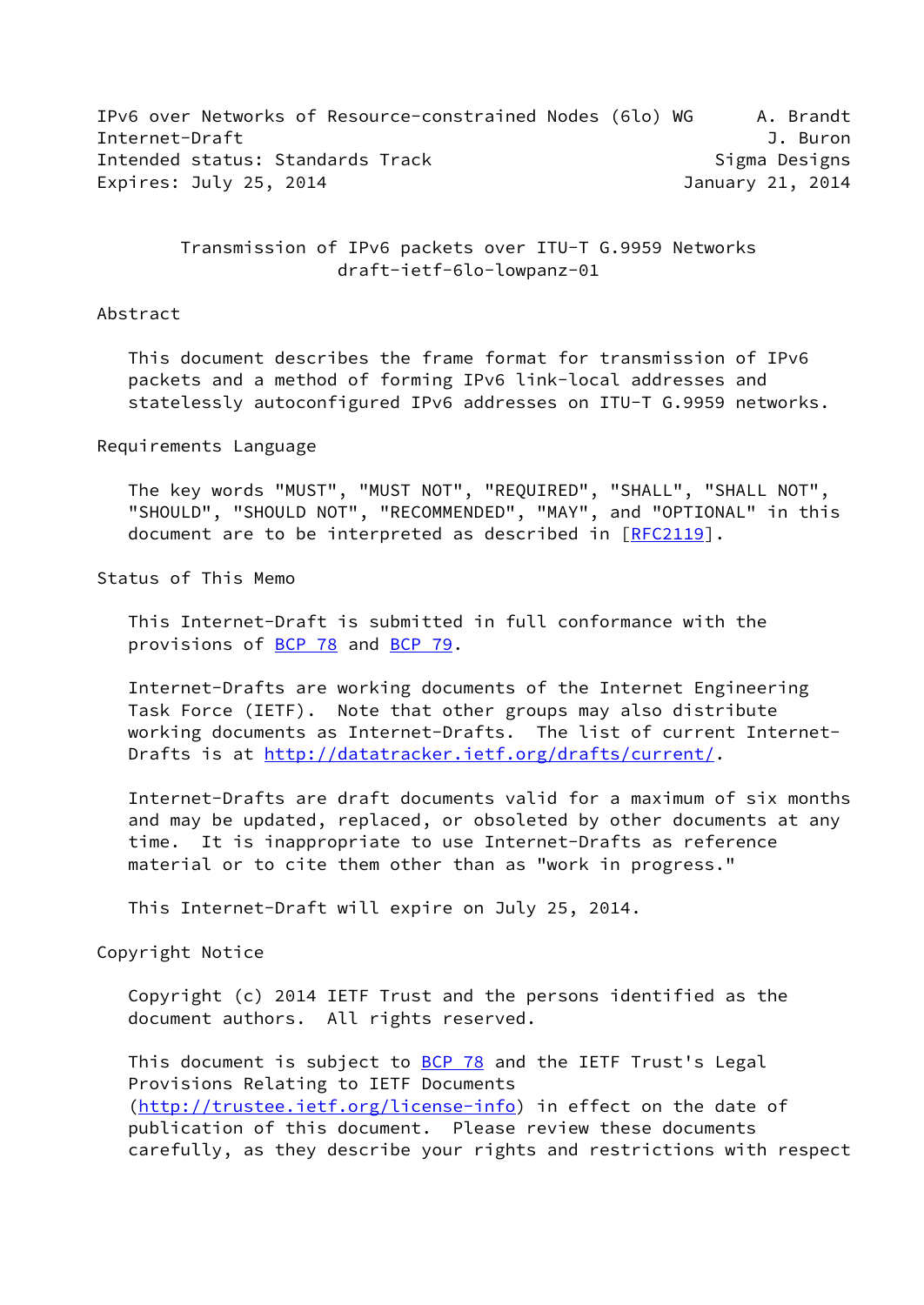<span id="page-1-1"></span>Internet-Draft IPv6 over G.9959 January 2014

 to this document. Code Components extracted from this document must include Simplified BSD License text as described in Section 4.e of the Trust Legal Provisions and are provided without warranty as described in the Simplified BSD License.

# Table of Contents

|                                                                                                                                                                                                                                                                                                                                                                                                                                                                                                               | $\overline{2}$  |
|---------------------------------------------------------------------------------------------------------------------------------------------------------------------------------------------------------------------------------------------------------------------------------------------------------------------------------------------------------------------------------------------------------------------------------------------------------------------------------------------------------------|-----------------|
|                                                                                                                                                                                                                                                                                                                                                                                                                                                                                                               | $\overline{2}$  |
|                                                                                                                                                                                                                                                                                                                                                                                                                                                                                                               | $\frac{3}{3}$   |
|                                                                                                                                                                                                                                                                                                                                                                                                                                                                                                               |                 |
| $\frac{3}{2}$ . G.9959 parameters to use for IPv6 transport                                                                                                                                                                                                                                                                                                                                                                                                                                                   | $\overline{4}$  |
| 3.1.                                                                                                                                                                                                                                                                                                                                                                                                                                                                                                          | $\overline{4}$  |
| IPv6 Multicast support<br>3.2.                                                                                                                                                                                                                                                                                                                                                                                                                                                                                | $\overline{4}$  |
| 3.3. G.9959 MAC PDU size and IPv6 MTU                                                                                                                                                                                                                                                                                                                                                                                                                                                                         | $\overline{5}$  |
| $3.4$ . Transmission status indications                                                                                                                                                                                                                                                                                                                                                                                                                                                                       | $\overline{5}$  |
|                                                                                                                                                                                                                                                                                                                                                                                                                                                                                                               | $\underline{6}$ |
| $\frac{4}{1}$ . LoWPAN Adaptation Layer and Frame Format                                                                                                                                                                                                                                                                                                                                                                                                                                                      | $\underline{6}$ |
| 4.1.                                                                                                                                                                                                                                                                                                                                                                                                                                                                                                          | $\underline{6}$ |
|                                                                                                                                                                                                                                                                                                                                                                                                                                                                                                               | 8               |
| 5.1. Stateless Address Autoconfiguration of routable IPv6                                                                                                                                                                                                                                                                                                                                                                                                                                                     |                 |
|                                                                                                                                                                                                                                                                                                                                                                                                                                                                                                               | 8               |
| IPv6 Link Local Address<br>5.2.                                                                                                                                                                                                                                                                                                                                                                                                                                                                               | $\underline{8}$ |
| 5.3. Unicast Address Mapping                                                                                                                                                                                                                                                                                                                                                                                                                                                                                  | $\overline{9}$  |
| $5.4$ . On the use of Neighbor Discovery technologies                                                                                                                                                                                                                                                                                                                                                                                                                                                         | 9               |
| $5.4.1$ . Prefix and CID management (Route-over)                                                                                                                                                                                                                                                                                                                                                                                                                                                              | 10              |
| $5.4.2$ . Prefix and CID management (Mesh-under)                                                                                                                                                                                                                                                                                                                                                                                                                                                              | 10              |
| <u>6</u> .                                                                                                                                                                                                                                                                                                                                                                                                                                                                                                    | 11              |
| 7.                                                                                                                                                                                                                                                                                                                                                                                                                                                                                                            | 12              |
| 8.                                                                                                                                                                                                                                                                                                                                                                                                                                                                                                            | 12              |
| 9.                                                                                                                                                                                                                                                                                                                                                                                                                                                                                                            | 13              |
|                                                                                                                                                                                                                                                                                                                                                                                                                                                                                                               | 13              |
| 10.1. Normative References                                                                                                                                                                                                                                                                                                                                                                                                                                                                                    | 13              |
| 10.2. Informative References                                                                                                                                                                                                                                                                                                                                                                                                                                                                                  | 14              |
| Authors' Addresses<br>$\mathbf{r}^{\mathsf{T}} \cdot \mathbf{r}^{\mathsf{T}} \cdot \mathbf{r}^{\mathsf{T}} \cdot \mathbf{r}^{\mathsf{T}} \cdot \mathbf{r}^{\mathsf{T}} \cdot \mathbf{r}^{\mathsf{T}} \cdot \mathbf{r}^{\mathsf{T}} \cdot \mathbf{r}^{\mathsf{T}} \cdot \mathbf{r}^{\mathsf{T}} \cdot \mathbf{r}^{\mathsf{T}} \cdot \mathbf{r}^{\mathsf{T}} \cdot \mathbf{r}^{\mathsf{T}} \cdot \mathbf{r}^{\mathsf{T}} \cdot \mathbf{r}^{\mathsf{T}} \cdot \mathbf{r}^{\mathsf{T}} \cdot \mathbf{r}^{\mathsf$ | 14              |
|                                                                                                                                                                                                                                                                                                                                                                                                                                                                                                               |                 |

#### <span id="page-1-0"></span>[1](#page-1-0). Author's notes

This chapter MUST be deleted before going for document last call.

## <span id="page-1-2"></span>[1.1](#page-1-2). Reader's guidance

This document borrows heavily from [RFC4944](https://datatracker.ietf.org/doc/pdf/rfc4944), "Transmission of IPv6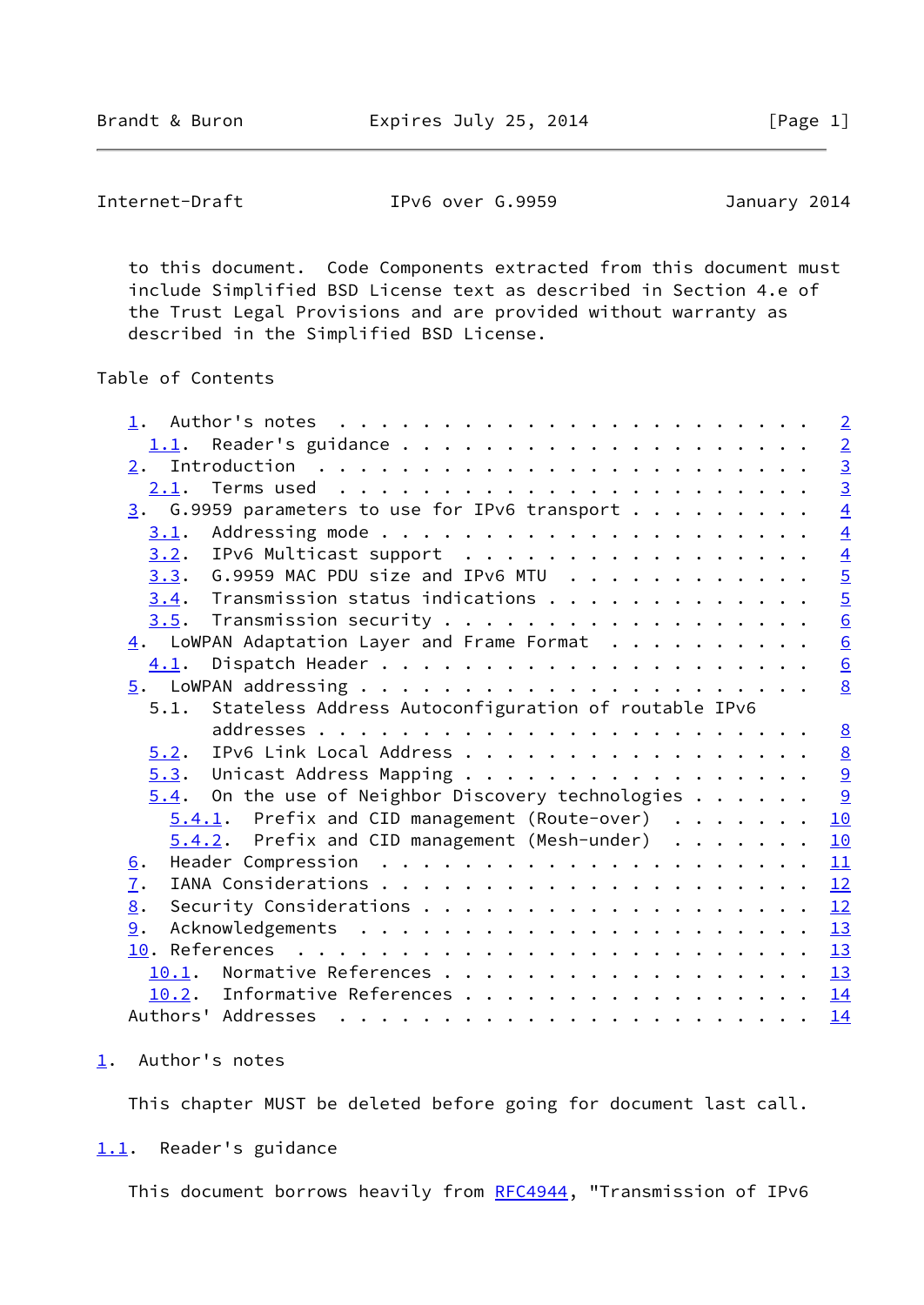Packets over IEEE 802.15.4 Networks". The process of creating this document was mainly a simplification; removing the following topics:

o EUI-64 link-layer addresses

| Brandt & Buron | Expires July 25, 2014 | [Page 2] |
|----------------|-----------------------|----------|
|                |                       |          |

<span id="page-2-1"></span>

Internet-Draft IPv6 over G.9959 January 2014

o Fragmentation layer

o Mesh routing

 The 16-bit short addresses of 802.15.4 have been changed to 8-bit G.9959 NodeIDs.

# <span id="page-2-0"></span>[2](#page-2-0). Introduction

The ITU-T G.9959 recommendation [\[G.9959](#page-14-1)] targets low-power Personal Area Networks (PANs). This document defines the frame format for transmission of IPv6 [\[RFC2460](https://datatracker.ietf.org/doc/pdf/rfc2460)] packets as well as the formation of IPv6 link-local addresses and statelessly autoconfigured IPv6 addresses on G.9959 networks.

 The general approach is to adapt elements of [\[RFC4944](https://datatracker.ietf.org/doc/pdf/rfc4944)] to G.9959 networks. G.9959 provides a Segmentation and Reassembly (SAR) layer for transmission of datagrams larger than the G.9959 MAC PDU.

 [RFC6775] updates [[RFC4944](https://datatracker.ietf.org/doc/pdf/rfc4944)] by specifying 6LoWPAN optimizations for IPv6 Neighbor Discovery (ND) (originally defined by  $[REC4861]$ ). This document limits the use of [[RFC6775\]](https://datatracker.ietf.org/doc/pdf/rfc6775) to prefix and Context ID assignment. It is described how to construct an IID from a G.9959 link-layer address. Refer to **Section 5**. If using that method, Duplicate Address Detection (DAD) is not needed. Address registration is only needed in certain cases.

 In addition to IPv6 application communication, the frame format defined in this document may be used by IPv6 routing protocols such as RPL [\[RFC6550](https://datatracker.ietf.org/doc/pdf/rfc6550)] or P2P-RPL [\[RFC6997](https://datatracker.ietf.org/doc/pdf/rfc6997)] to implement IPv6 routing over G.9959 networks.

 The encapsulation frame defined by this specification may optionally be transported via mesh routing below the 6LoWPAN layer. Actual routing protocols are out of scope of this document.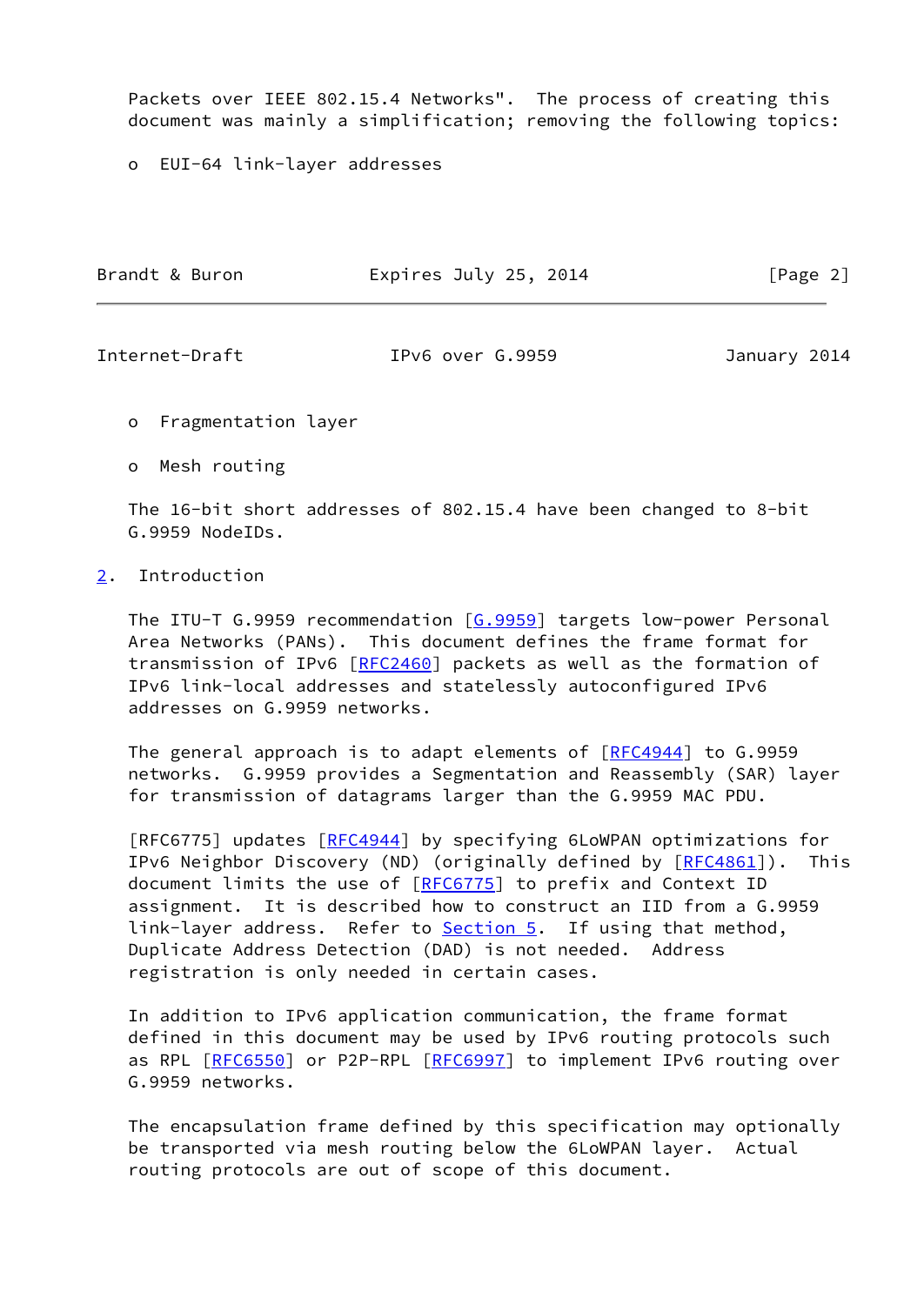#### <span id="page-3-0"></span>[2.1](#page-3-0). Terms used

ABR: Authoritative Border Router ([[RFC6775](https://datatracker.ietf.org/doc/pdf/rfc6775)]) AES: Advanced Encryption Scheme EUI-64: Extended Unique Identifier HomeID: G.9959 Link-Layer Network Identifier IID: Interface IDentifier

<span id="page-3-2"></span>

| Brandt & Buron                   | Expires July 25, 2014                                           | [Page 3]     |
|----------------------------------|-----------------------------------------------------------------|--------------|
| Internet-Draft                   | IPv6 over G.9959                                                | January 2014 |
| MAC: Media Access Control        |                                                                 |              |
| MTU: Maximum Transmission Unit   |                                                                 |              |
|                                  | NodeID: G.9959 Link-Layer Node Identifier (Short Address)       |              |
| PAN: Personal Area Network       |                                                                 |              |
| PDU: Protocol Data Unit          |                                                                 |              |
| SAR: Segmentation And Reassembly |                                                                 |              |
| ULA: Unique Local Address        |                                                                 |              |
| 3.                               | G.9959 parameters to use for IPv6 transport                     |              |
|                                  | This chapter outlines properties applying to the PHY and MAC of |              |

<span id="page-3-3"></span>[3.1](#page-3-3). Addressing mode

 G.9959 defines how a unique 32-bit HomeID network identifier is assigned by a network controller and how an 8-bit NodeID host identifier is allocated. NodeIDs are unique within the logical network identified by the HomeID. The logical network identified by the HomeID maps directly to an IPv6 subnet identified by one or more IPv6 prefixes.

An IPv6 host SHOULD construct its link-local IPv6 address and

<span id="page-3-1"></span>G.9959 and how to use these for IPv6 transport.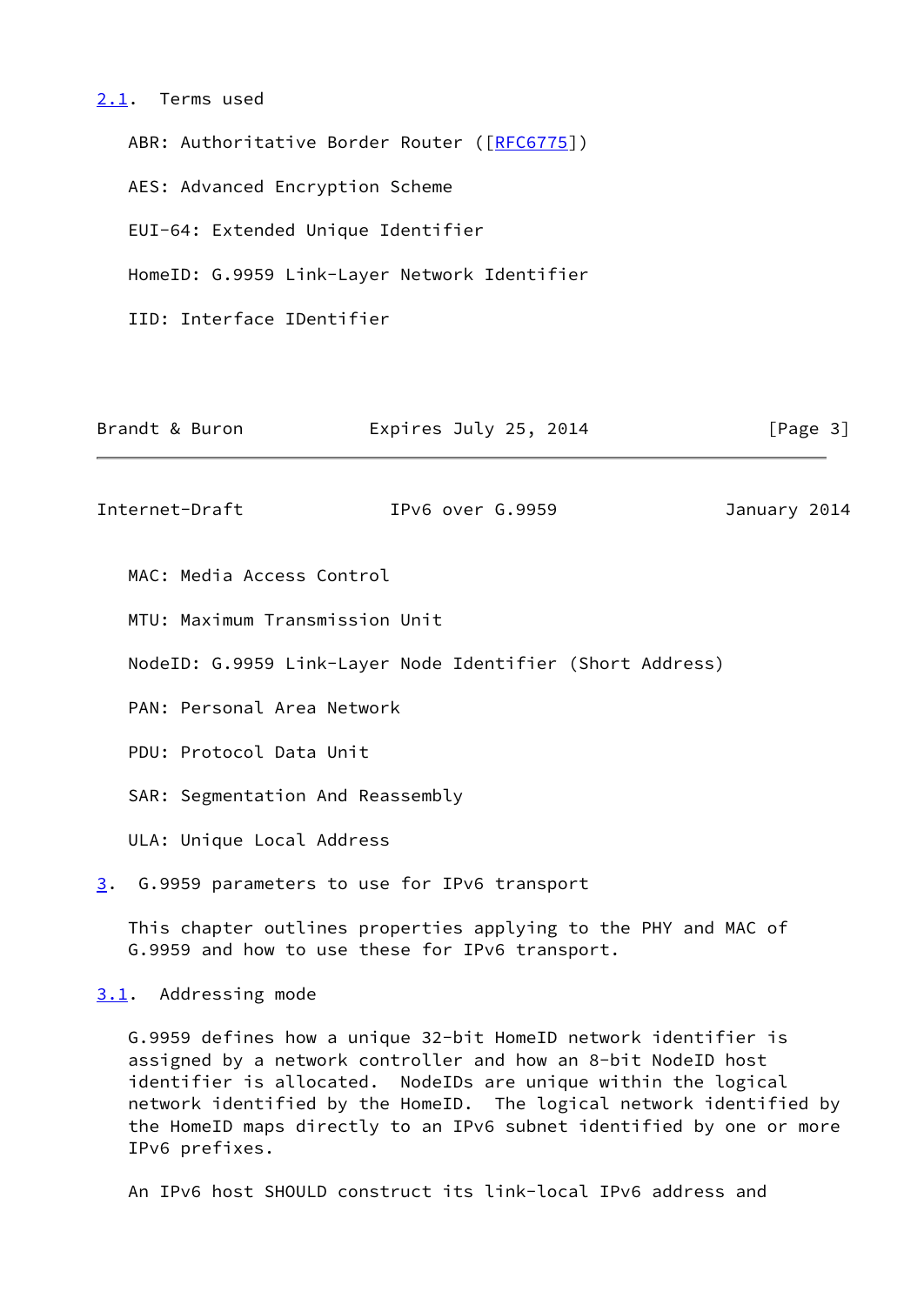routable IPv6 addresses from the NodeID in order to facilitate IP header compression as described in [[RFC6282\]](https://datatracker.ietf.org/doc/pdf/rfc6282).

 A word of caution: since HomeIDs and NodeIDs are handed out by a network controller function during inclusion, identifier validity and uniqueness is limited by the lifetime of the logical network membership. This can be cut short by a mishap occurring to the network controller. Having a single point of failure at the network controller suggests that deployers of high-reliability applications should carefully consider adding redundancy to the network controller function.

<span id="page-4-0"></span>[3.2](#page-4-0). IPv6 Multicast support

 [RFC3819] recommends that IP subnetworks support (subnet-wide) multicast. G.9959 supports direct-range IPv6 multicast while subnet wide multicast is not supported natively by G.9959. Subnet-wide multicast may be provided by an IP routing protocol or a mesh routing

|  | Brandt & Buron | Expires July 25, 2014 | [Page 4] |
|--|----------------|-----------------------|----------|
|--|----------------|-----------------------|----------|

<span id="page-4-2"></span>Internet-Draft IPv6 over G.9959 January 2014

 protocol operating below the 6LoWPAN layer. Routing protocol specifications are out of scope of this document.

IPv6 multicast packets MUST be carried via G.9959 broadcast.

As per [\[G.9959](#page-14-1)], this is accomplished as follows:

- 1. The destination HomeID of the G.9959 MAC PDU MUST be the HomeID of the logical network
- 2. The destination NodeID of the G.9959 MAC PDU MUST be the broadcast NodeID (0xff)

 G.9959 broadcast MAC PDUs are only intercepted by nodes within the logical network identified by the HomeID.

<span id="page-4-1"></span>[3.3](#page-4-1). G.9959 MAC PDU size and IPv6 MTU

 IPv6 packets MUST use G.9959 transmission profiles which support MAC PDU payload sizes of 150 bytes or higher, e.g. the R3 profile. G.9959 profiles R1 and R2 only supports MPDU payloads around 40 bytes and the transmission speed is down to 9.6kbit/s.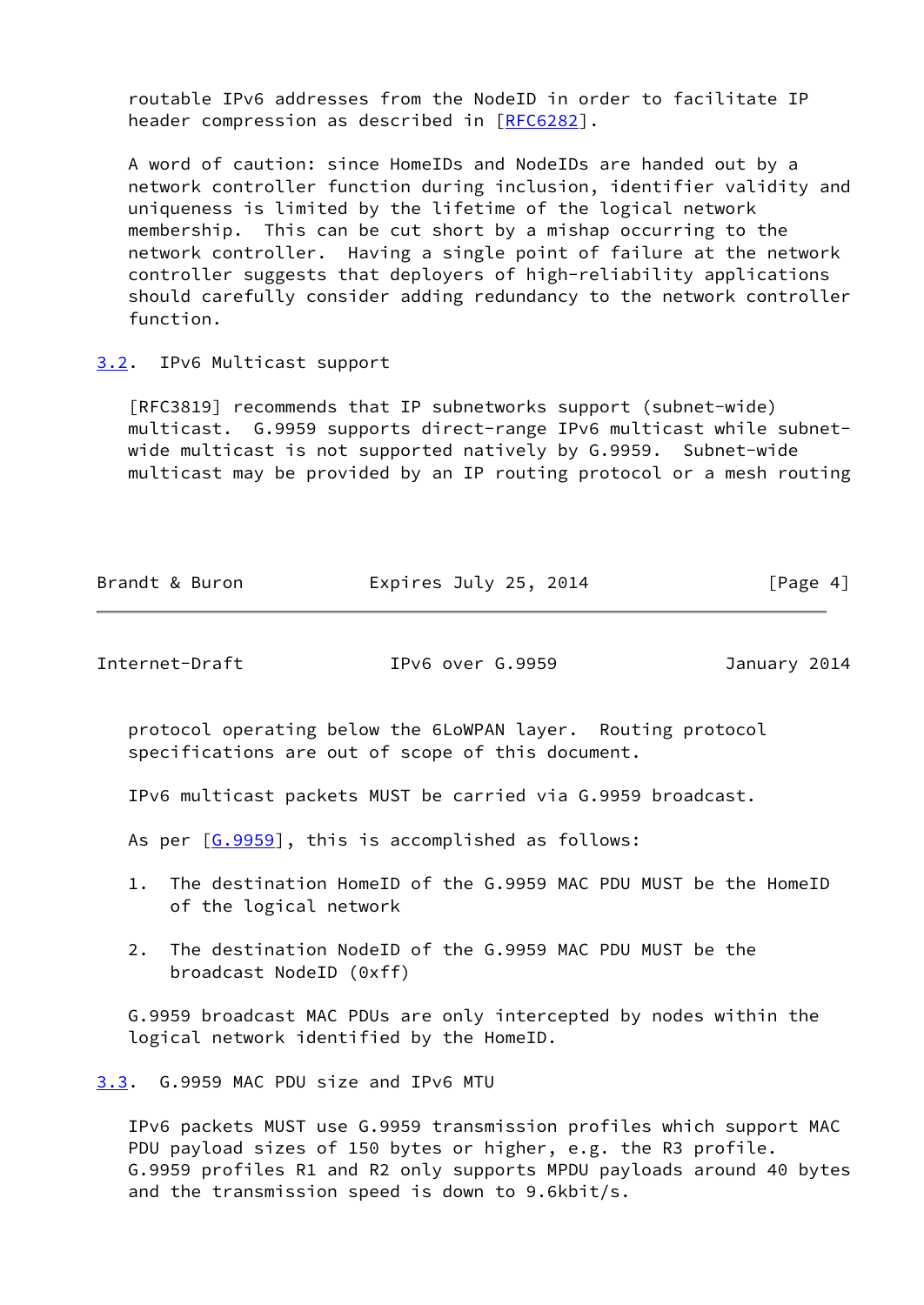[RFC2460] specifies that IPv6 packets may be up to 1280 octets. However, a full IPv6 packet does not fit in an G.9959 MAC PDU. The maximum G.9959 R3 MAC PDU payload size is 158 octets. Link-layer security imposes an overhead, which in the extreme case leaves 130 octets available.

 G.9959 provides Segmentation And Reassembly for payloads up to 1350 octets. Segmentation however adds further overhead. It is desirable that datagrams can fit into a single G.9959 MAC PDU. IPv6 Header Compression [\[RFC6282](https://datatracker.ietf.org/doc/pdf/rfc6282)] improves the chances that a short IPv6 packet can fit into a single G.9959 frame. Therefore, section [Section 4](#page-5-3) specifies that [\[RFC6282](https://datatracker.ietf.org/doc/pdf/rfc6282)] MUST be supported.

#### <span id="page-5-0"></span>[3.4](#page-5-0). Transmission status indications

 The G.9959 MAC layer provides native acknowledgement and retransmission of MAC PDUs. The G.9959 SAR layer does the same for larger datagrams. A mesh routing layer may provide a similar feature for routed communication. Acknowledgment and retransmission improves the transmission success rate and frees higher layers from the burden of implementing individual retransmission schemes. An IPv6 routing stack communicating over G.9959 may utilize link-layer status indications such as delivery confirmation and Ack timeout from the MAC layer.

| Brandt & Buron | Expires July 25, 2014 | [Page 5] |
|----------------|-----------------------|----------|
|                |                       |          |

<span id="page-5-2"></span>Internet-Draft IPv6 over G.9959 January 2014

## <span id="page-5-1"></span>[3.5](#page-5-1). Transmission security

 Implementations claiming conformance with this document MUST enable G.9959 shared network key security.

 The shared network key is intended to address security requirements in the home at the normal security requirements level. For applications with high or very high requirements on confidentiality and/or integrity, additional application layer security measures for end-to-end authentication and encryption may need to be applied. The availability of the network relies on the security properties of the network key in any case.

<span id="page-5-3"></span>[4](#page-5-3). LoWPAN Adaptation Layer and Frame Format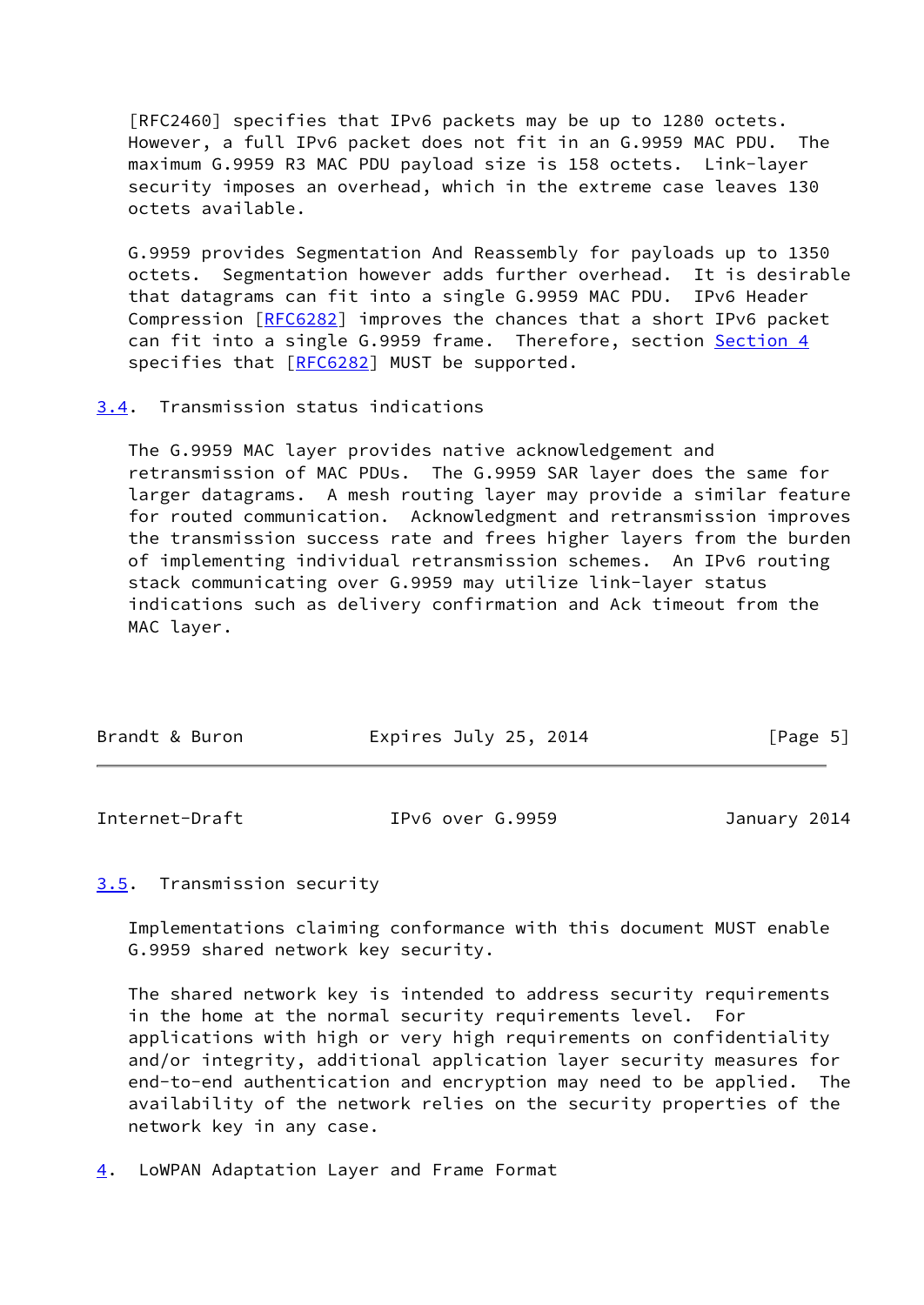The 6LoWPAN encapsulation formats defined in this chapter are the payload in the G.9959 MAC PDU. IPv6 header compression [\[RFC6282](https://datatracker.ietf.org/doc/pdf/rfc6282)] MUST be supported by implementations of this specification.

 All 6LoWPAN datagrams transported over G.9959 are prefixed by a 6LoWPAN encapsulation header stack. The 6LoWPAN payload (e.g. an IPv6 packet) follows this encapsulation header. Each header in the header stack contains a header type followed by zero or more header fields. An IPv6 header stack may contain, in the following order, addressing, hop-by-hop options, routing, fragmentation, destination options, and finally payload [\[RFC2460](https://datatracker.ietf.org/doc/pdf/rfc2460)]. The 6LoWPAN header format is structured the same way. Currently only payload options are defined for the 6LoWPAN header format.

 The definition of 6LoWPAN headers consists of the dispatch value, the definition of the header fields that follow, and their ordering constraints relative to all other headers. Although the header stack structure provides a mechanism to address future demands on the 6LoWPAN adaptation layer, it is not intended to provide general purpose extensibility. This document specifies a small set of 6LoWPAN header types using the 6LoWPAN header stack for clarity, compactness, and orthogonality.

<span id="page-6-0"></span>[4.1](#page-6-0). Dispatch Header

The dispatch header is shown below:

Brandt & Buron Expires July 25, 2014 [Page 6]

Internet-Draft IPv6 over G.9959 January 2014

0 1 2 3 0 1 2 3 4 5 6 7 8 9 0 1 2 3 4 5 6 7 8 9 0 1 2 3 4 5 6 7 8 9 0 1 +-+-+-+-+-+-+-+-+-+-+-+-+-+-+-+-+-+-+-+-+-+-+-+-+-+-+-+-+-+-+-+-+ | 6LoWPAN CmdCls | Dispatch | Type-specific header | +-+-+-+-+-+-+-+-+-+-+-+-+-+-+-+-+-+-+-+-+-+-+-+-+-+-+-+-+-+-+-+-+

Figure 1: Dispatch Type and Header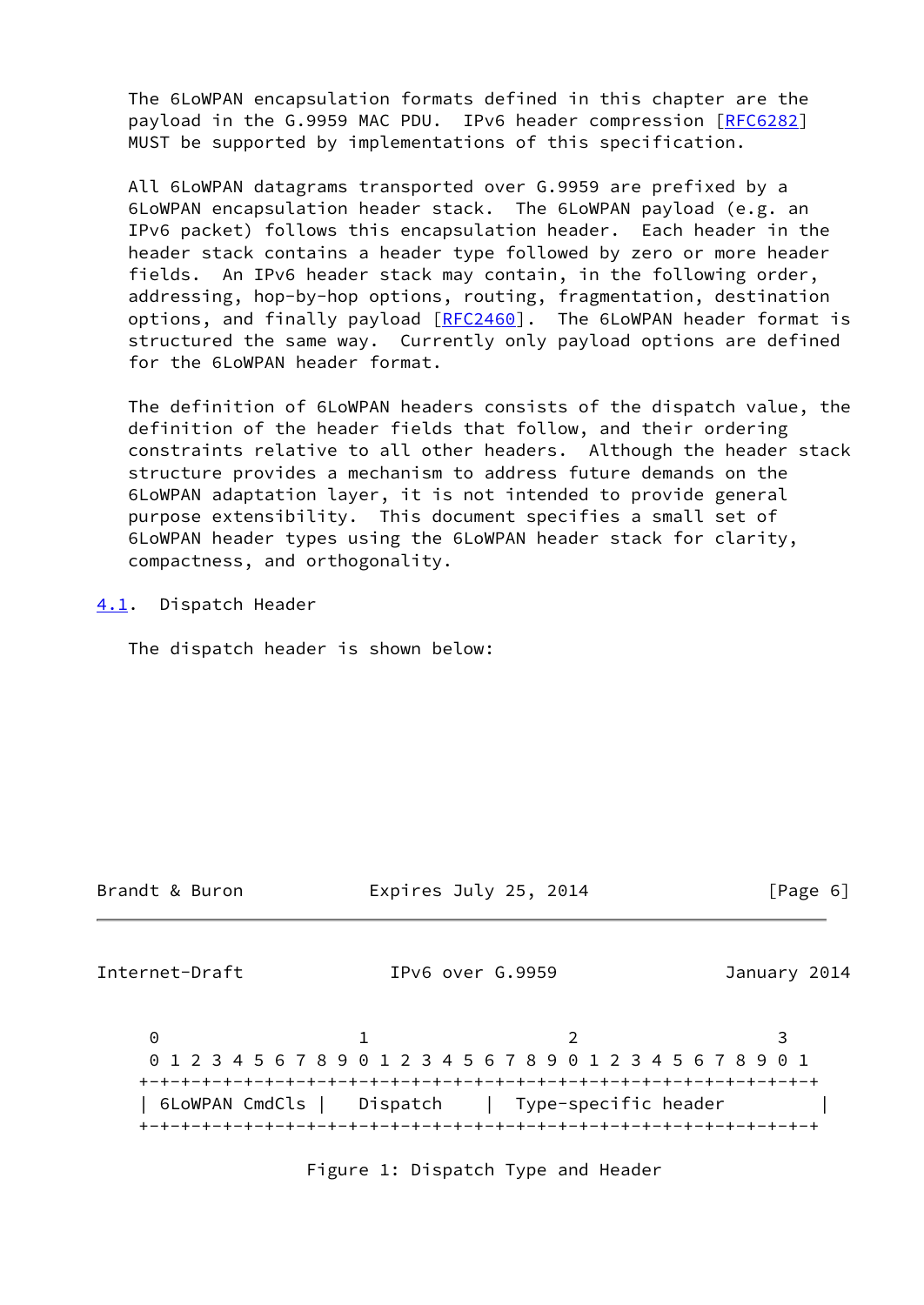6LoWPAN CmdCls: 6LoWPAN Command Class identifier. This field MUST carry the value  $0x4F$   $[6.9959]$ . The value specifies that the following bits are a 6LoWPAN encapsulated datagram. Non-6LoWPAN protocols MUST ignore the contents following the 6LoWPAN Command Class identifier.

 Dispatch: Identifies the header type immediately following the Dispatch Header.

Type-specific header: A header determined by the Dispatch Header.

 The dispatch value may be treated as an unstructured namespace. Only a few symbols are required to represent current 6LoWPAN functionality. Although some additional savings could be achieved by encoding additional functionality into the dispatch byte, these measures would tend to constrain the ability to address future alternatives.

 Dispatch values used in this specification are compatible with the dispatch values defined by [[RFC4944\]](https://datatracker.ietf.org/doc/pdf/rfc4944) and [\[RFC6282](https://datatracker.ietf.org/doc/pdf/rfc6282)].

| Pattern          | Header Type                              | Reference |
|------------------|------------------------------------------|-----------|
| 01 000001   IPv6 | - Uncompressed IPv6 Addresses  [RFC4944] |           |

All other Dispatch values are unassigned in this document.

Figure 2: Dispatch values

 IPv6: Specifies that the following header is an uncompressed IPv6 header.

6LoWPAN\_IPHC: IPv6 Header Compression. Refer to [\[RFC6282](https://datatracker.ietf.org/doc/pdf/rfc6282)].

Brandt & Buron **Expires July 25, 2014** [Page 7]

<span id="page-7-1"></span>Internet-Draft IPv6 over G.9959 January 2014

<span id="page-7-0"></span>[5](#page-7-0). LoWPAN addressing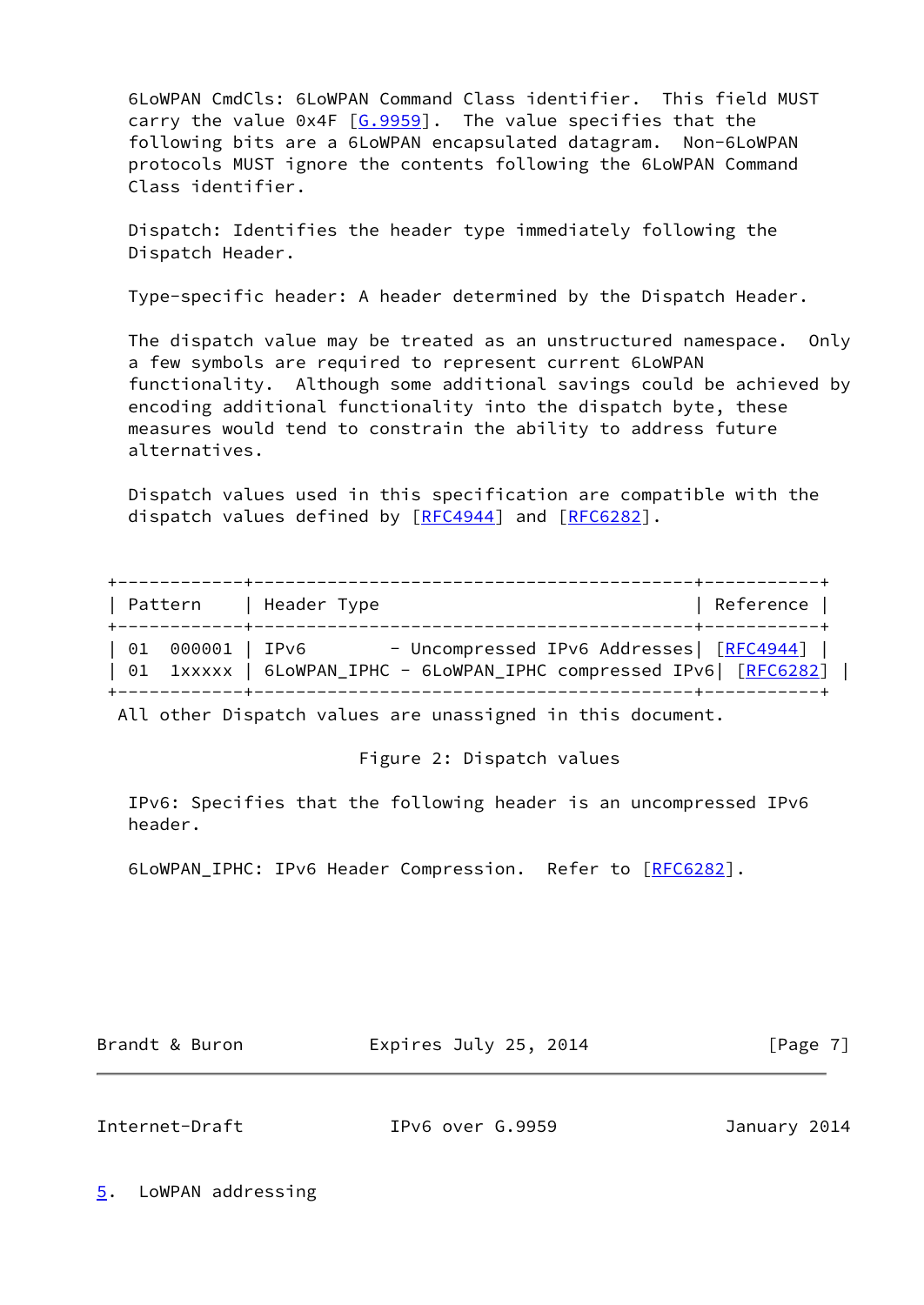IPv6 addresses are autoconfigured from IIDs which are again constructed from link-layer address information to save memory in devices and to facilitate efficient IP header compression as per [\[RFC6282](https://datatracker.ietf.org/doc/pdf/rfc6282)].

 A G.9959 NodeID is 8 bits in length. A NodeID is mapped into an IEEE EUI-64 identifier as follows:

IID = 0000:00ff:fe00:YYXX

Figure 3: Constructing a compressible IID

 where XX carries the G.9959 NodeID and YY is a one byte value chosen by the individual node. The default YY value MUST be zero. A node MAY use other values of YY than zero to form additional IIDs in order to instantiate multiple IPv6 interfaces. The YY value MUST be ignored when computing the corresponding NodeID (the XX value) from an IID.

 A 6LoWPAN network typically is used for M2M-style communication. The method of constructing IIDs from the link-layer address obviously does not support addresses assigned or constructed by other means. A node MUST NOT compute the NodeID from the IID if the first 6 bytes of the IID do not comply with the format defined in Figure 3. In that case, the address resolution mechanisms of [RFC 6775](https://datatracker.ietf.org/doc/pdf/rfc6775) apply.

<span id="page-8-1"></span>[5.1](#page-8-1). Stateless Address Autoconfiguration of routable IPv6 addresses

 The IID defined above MUST be used whether autoconfiguring a ULA IPv6 address [\[RFC4193](https://datatracker.ietf.org/doc/pdf/rfc4193)] or a globally routable IPv6 address [[RFC3587](https://datatracker.ietf.org/doc/pdf/rfc3587)] in G.9959 subnets.

<span id="page-8-0"></span>[5.2](#page-8-0). IPv6 Link Local Address

The IPv6 link-local address [\[RFC4291](https://datatracker.ietf.org/doc/pdf/rfc4291)] for a G.9959 interface is formed by appending the IID defined above to the IPv6 link local prefix FE80::/64.

 The "Universal/Local" (U/L) bit MUST be set to zero in keeping with the fact that this is not a globally unique value  $[EUI64]$  $[EUI64]$ .

The resulting link local address is formed as follows: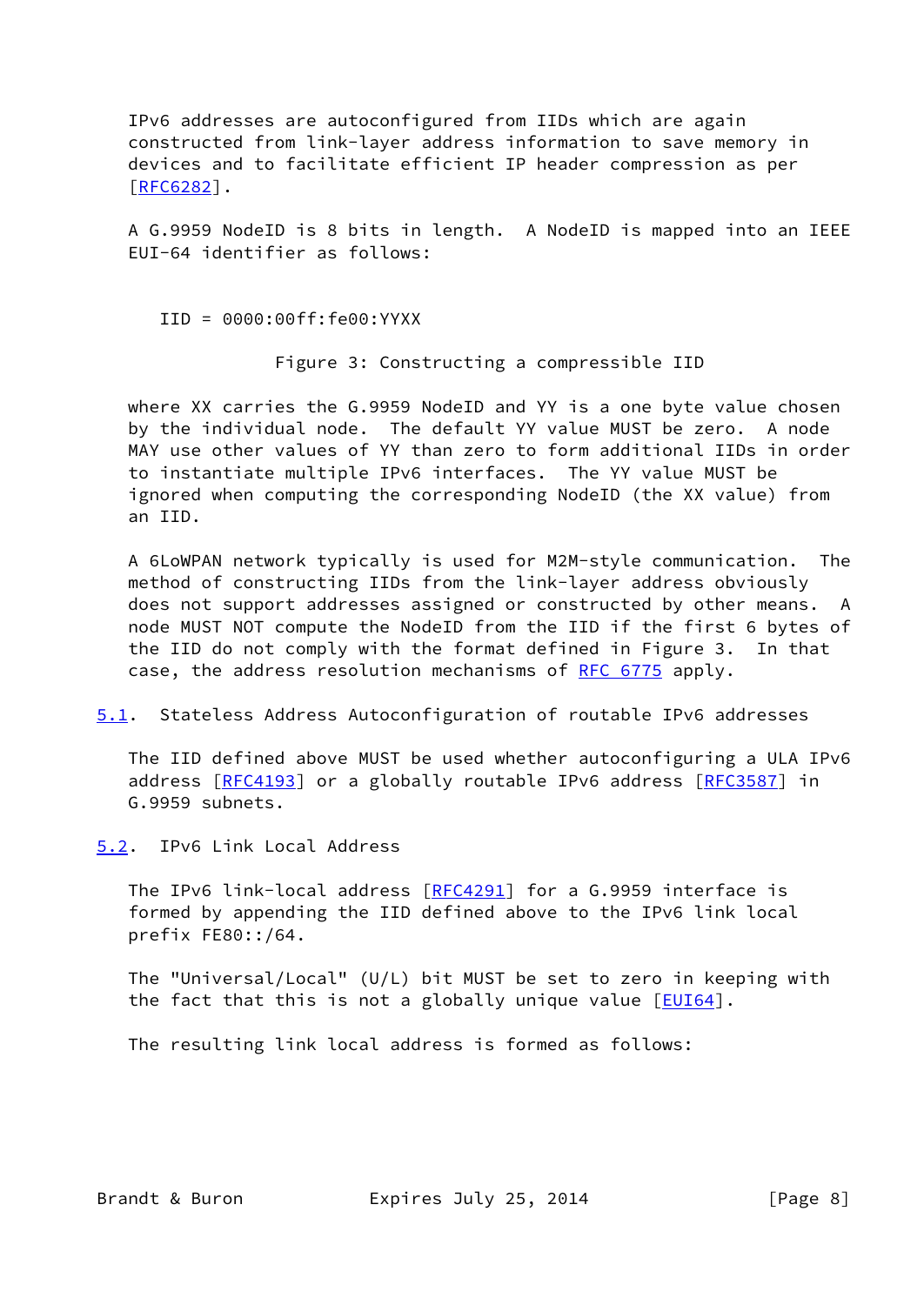<span id="page-9-1"></span>

| Internet-Draft |
|----------------|
|----------------|

IPv6 over G.9959 January 2014

| 10 bits    | 54 bits | 64 bits                    |  |
|------------|---------|----------------------------|--|
| 1111111010 | (zeros) | Interface Identifier (IID) |  |

Figure 4: IPv6 Link Local Address

## <span id="page-9-0"></span>[5.3](#page-9-0). Unicast Address Mapping

 The address resolution procedure for mapping IPv6 unicast addresses into G.9959 link-layer addresses follows the general description in Section [7.2 of \[RFC4861\]](https://datatracker.ietf.org/doc/pdf/rfc4861#section-7.2). The Source/Target Link-layer Address option MUST have the following form when the link layer is G.9959.

| Θ |      |             |                                     |    |
|---|------|-------------|-------------------------------------|----|
|   |      |             | 0 1 2 3 4 5 6 7 8 9 0 1 2 3 4 5     |    |
|   |      |             | +-+-+-+-+-+-+-+-+-+-+-+-+-+-+-+-+-+ |    |
|   | Type |             | Length=1                            |    |
|   |      |             | +-+-+-+-+-+-+-+-+-+-+-+-+-+-+-+-+   |    |
|   | 0x00 |             | NodeID                              |    |
|   |      |             | +-+-+-+-+-+-+-+-+-+-+-+-+-+-+-+-    |    |
|   |      | Padding     |                                     |    |
|   |      |             |                                     |    |
|   |      | (All zeros) |                                     |    |
|   |      |             | +-+-+-+-+-+-+-+-+-+-+-+-+-+         | -+ |

Figure 5: IPv6 Unicast Address Mapping

Option fields:

 Type: The value 1 signifies the Source Link-layer address. The value 2 signifies the Destination Link-layer address.

 Length: This is the length of this option (including the type and length fields) in units of 8 octets. The value of this field is always 1 for G.9959 NodeIDs.

 NodeID: This is the G.9959 NodeID the actual interface currently responds to. The link-layer address may change if the interface joins another network at a later time.

<span id="page-9-2"></span>[5.4](#page-9-2). On the use of Neighbor Discovery technologies

[RFC4861] specifies how IPv6 nodes may resolve link layer addresses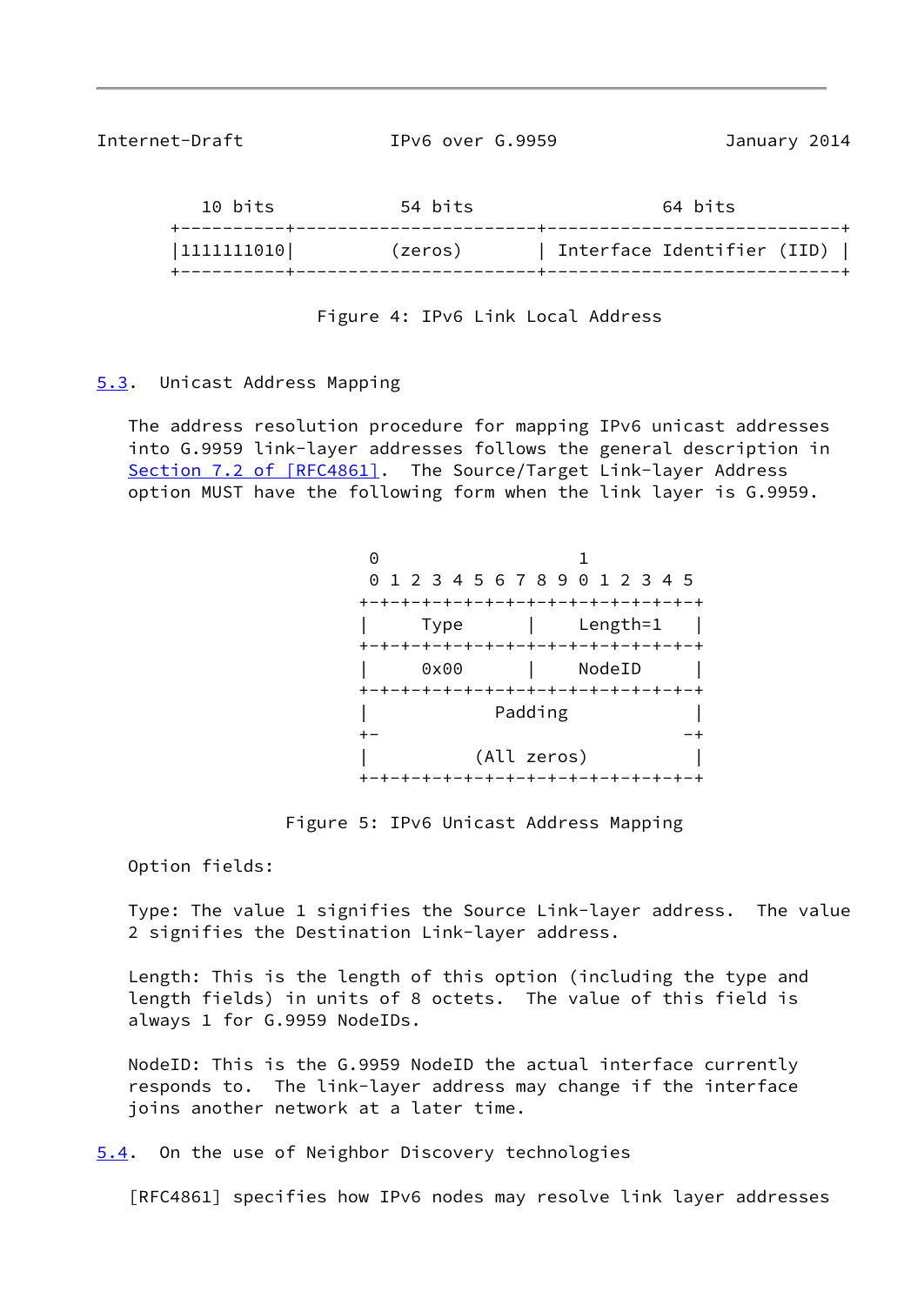from IPv6 addresses via the use of link-local IPv6 multicast. [\[RFC6775](https://datatracker.ietf.org/doc/pdf/rfc6775)] is an optimization of [\[RFC4861](https://datatracker.ietf.org/doc/pdf/rfc4861)], specifically targeting

| Brandt & Buron | Expires July 25, 2014 | [Page 9] |
|----------------|-----------------------|----------|
|----------------|-----------------------|----------|

<span id="page-10-1"></span>Internet-Draft IPv6 over G.9959 January 2014

 6LoWPAN networks. [[RFC6775\]](https://datatracker.ietf.org/doc/pdf/rfc6775) defines how a 6LoWPAN node may register IPv6 addresses with an authoritative border router (ABR). Mesh-under networks SHOULD NOT use [\[RFC6775](https://datatracker.ietf.org/doc/pdf/rfc6775)] address registration. However, [\[RFC6775](https://datatracker.ietf.org/doc/pdf/rfc6775)] address registration MUST be used if the first 6 bytes of the IID do not comply with the format defined in Figure 3.

In route-over environments, IPv6 hosts MUST use [\[RFC6775](https://datatracker.ietf.org/doc/pdf/rfc6775)] address registration. [\[RFC6775](https://datatracker.ietf.org/doc/pdf/rfc6775)] Duplicate Address Detection (DAD) SHOULD NOT be used, since the link-layer inclusion process of G.9959 ensures that a NodeID is unique for a given HomeID.

<span id="page-10-0"></span>[5.4.1](#page-10-0). Prefix and CID management (Route-over)

 A node implementation for route-over operation MAY use [RFC6775](https://datatracker.ietf.org/doc/pdf/rfc6775) mechanisms for obtaining IPv6 prefixes and corresponding header compression context information [\[RFC6282](https://datatracker.ietf.org/doc/pdf/rfc6282)]. [RFC6775](https://datatracker.ietf.org/doc/pdf/rfc6775) Route-over requirements apply with no modifications.

<span id="page-10-2"></span>[5.4.2](#page-10-2). Prefix and CID management (Mesh-under)

 An implementation for mesh-under operation MUST use [\[RFC6775](https://datatracker.ietf.org/doc/pdf/rfc6775)] mechanisms for managing IPv6 prefixes and corresponding header compression context information [\[RFC6282](https://datatracker.ietf.org/doc/pdf/rfc6282)]. Except for the specific redefinition of the RA Router Lifetime value 0xFFFF (refer to [Section 5.4.2.3](#page-11-2)), the text of the following subsections is in compliance with [\[RFC6775](https://datatracker.ietf.org/doc/pdf/rfc6775)].

<span id="page-10-3"></span>[5.4.2.1](#page-10-3). Prefix assignment considerations

When using [[RFC6775\]](https://datatracker.ietf.org/doc/pdf/rfc6775) mechanisms for sending RAs, the M flag MUST NOT be set. As stated by [[RFC6775](https://datatracker.ietf.org/doc/pdf/rfc6775)], an ABR is responsible for managing prefix(es). Global prefixes may change over time. It is RECOMMENDED that a ULA prefix is always assigned to the 6LoWPAN subnet to facilitate stable site-local application associations based on IPv6 addresses. Prefixes used in the 6LoWPAN subnet are distributed by normal RA mechanisms.

<span id="page-10-4"></span>[5.4.2.2](#page-10-4). Robust and efficient CID management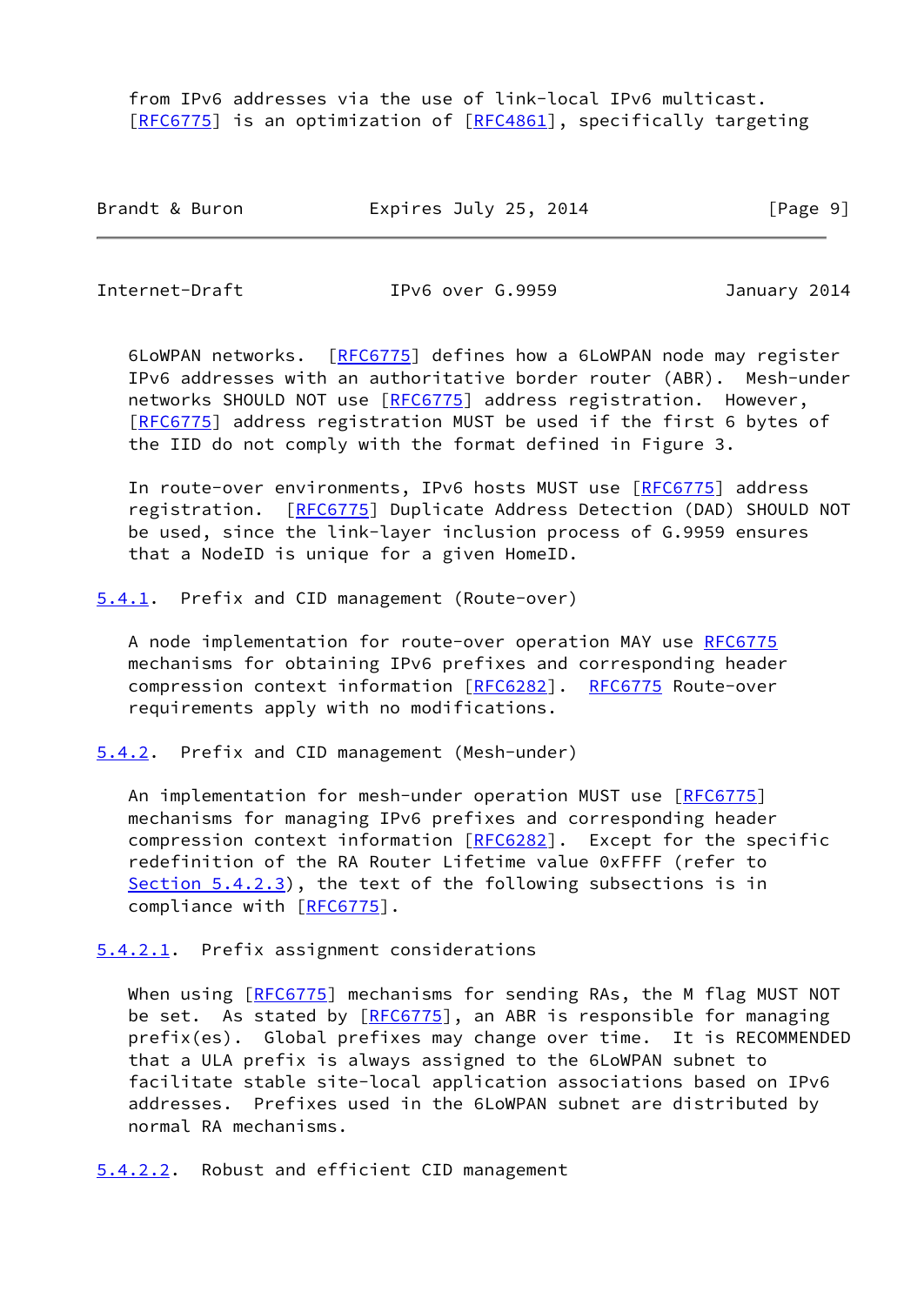The 6LoWPAN Context Option (6CO) is used according to [[RFC6775](https://datatracker.ietf.org/doc/pdf/rfc6775)] in an RA to disseminate Context IDs (CID) to use for compressing prefixes. Prefixes and corresponding Context IDs MUST be assigned during initial node inclusion.

 CIDs SHOULD be used in a cyclic fashion to assist battery powered nodes with no real-time clock. When updating context information, a CID may have its lifetime set to zero to obsolete it. The CID SHOULD NOT be reused immediately; rather the next vacant CID should be

| Brandt & Buron | Expires July 25, 2014 | [Page 10] |
|----------------|-----------------------|-----------|
|----------------|-----------------------|-----------|

<span id="page-11-1"></span>Internet-Draft IPv6 over G.9959 January 2014

 assigned. An ABR detecting the use of an obsoleted CID SHOULD immediately send an RA with updated Context Information. Header compression based on CIDs MUST NOT be used for RA messages carrying Context Information. An expired CID and the associated prefix SHOULD NOT be reset but rather retained in receive-only mode if there is no other current need for the CID value. This will allow an ABR to detect if a sleeping node without clock uses an expired CID and in response, the LBR SHOULD immediately return an RA with fresh Context Information to the originator.

<span id="page-11-2"></span>[5.4.2.3](#page-11-2). Infinite prefix lifetime support for island-mode networks

 Nodes MUST renew the prefix and CID according to the lifetime signaled by the ABR. [[RFC6775](https://datatracker.ietf.org/doc/pdf/rfc6775)] specifies that the maximum value of the RA Router Lifetime field MAY be up to 0xFFFF. This document further specifies that the value 0xFFFF MUST be interpreted as infinite lifetime. This value SHOULD NOT be used by ABRs. Its use is only intended for a sleeping network controller; for instance a battery powered remote control being master for a small island-mode network of light modules.

<span id="page-11-0"></span>[6](#page-11-0). Header Compression

 IPv6 header compression [\[RFC6282](https://datatracker.ietf.org/doc/pdf/rfc6282)] MUST be supported by implementations of this specification. IPv6 header fields SHOULD be compressed by default. When IPv6 header compression is used, it MUST be according to [\[RFC6282](https://datatracker.ietf.org/doc/pdf/rfc6282)]. This section will simply identify substitutions that should be made when interpreting the text of [\[RFC6282](https://datatracker.ietf.org/doc/pdf/rfc6282)].

In general the following substitutions should be made: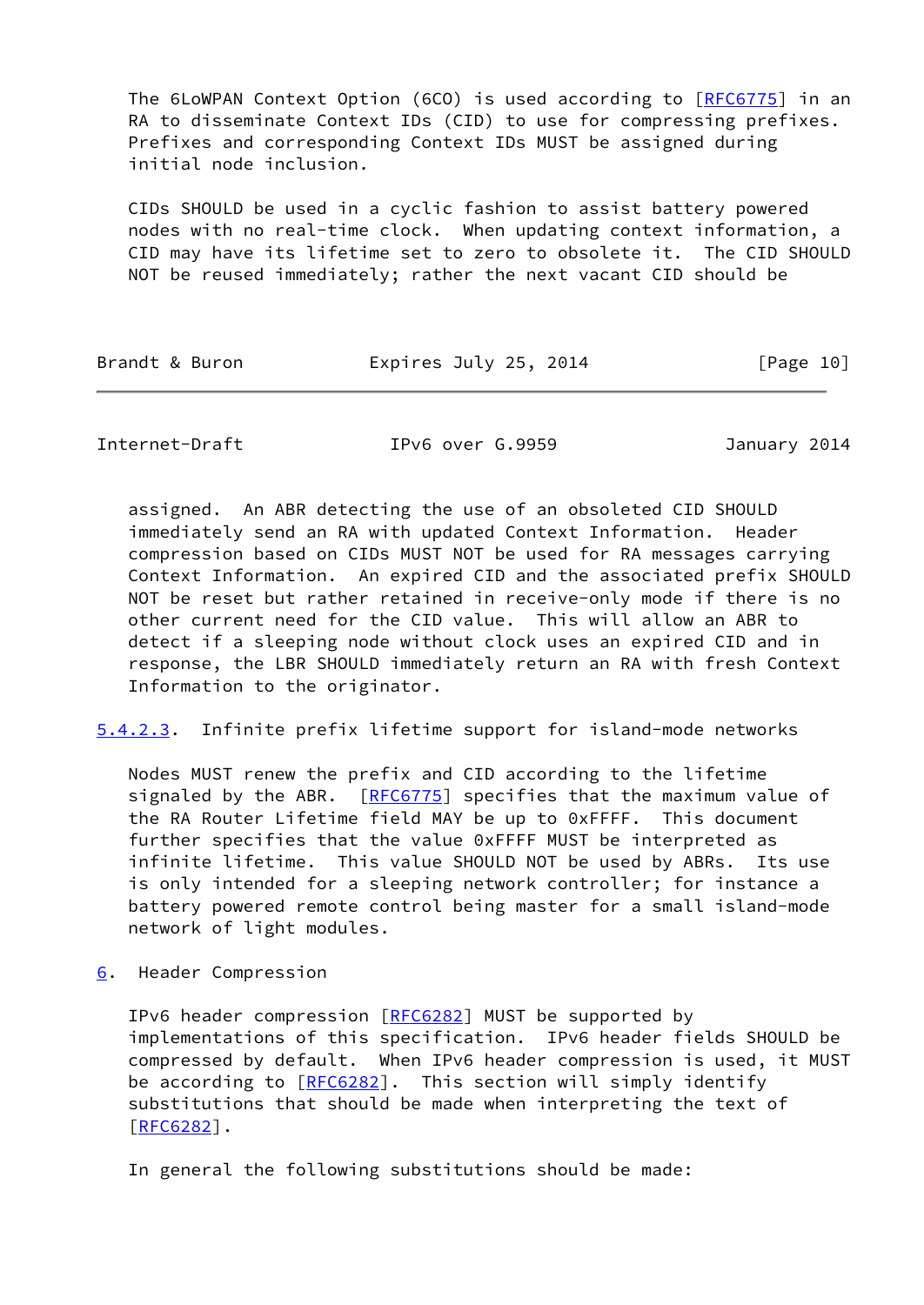o Replace "802.15.4" with "G.9959"

o Replace "802.15.4 short address" with "<Interface><G.9959 NodeID>"

o Replace "802.15.4 PAN ID" with "G.9959 HomeID"

When a 16-bit address is called for (i.e., an IEEE 802.15.4 "short address") it MUST be formed by prepending an Interface label byte to the G.9959 NodeID:

 0 1 0 1 2 3 4 5 6 7 8 9 0 1 2 3 4 5 +-+-+-+-+-+-+-+-+-+-+-+-+-+-+-+-+ | Interface | NodeID | +-+-+-+-+-+-+-+-+-+-+-+-+-+-+-+-+

Brandt & Buron **Expires July 25, 2014** [Page 11]

<span id="page-12-1"></span>Internet-Draft IPv6 over G.9959 January 2014

 A transmitting node may be sending to an IPv6 destination address which can be reconstructed from the link-layer destination address. If the Interface number is zero (the default value), all IPv6 address bytes may be elided. Likewise, the Interface number of a fully elided IPv6 address (i.e. SAM/DAM=11) may be reconstructed to the value zero by a receiving node.

 64 bit 802.15.4 address details MUST be ignored. This document only specifies the use of short addresses.

<span id="page-12-0"></span>[7](#page-12-0). IANA Considerations

This document makes no request of IANA.

 Note to RFC Editor: this section may be removed on publication as an RFC.

<span id="page-12-2"></span>[8](#page-12-2). Security Considerations

 The method of derivation of Interface Identifiers from 8-bit NodeIDs preserves uniqueness within the logical network. However, there is no protection from duplication through forgery. Neighbor Discovery in G.9959 links may be susceptible to threats as detailed in [\[RFC3756](https://datatracker.ietf.org/doc/pdf/rfc3756)]. G.9959 networks may feature mesh routing. This implies additional threats due to ad hoc routing as per [KW03]. G.9959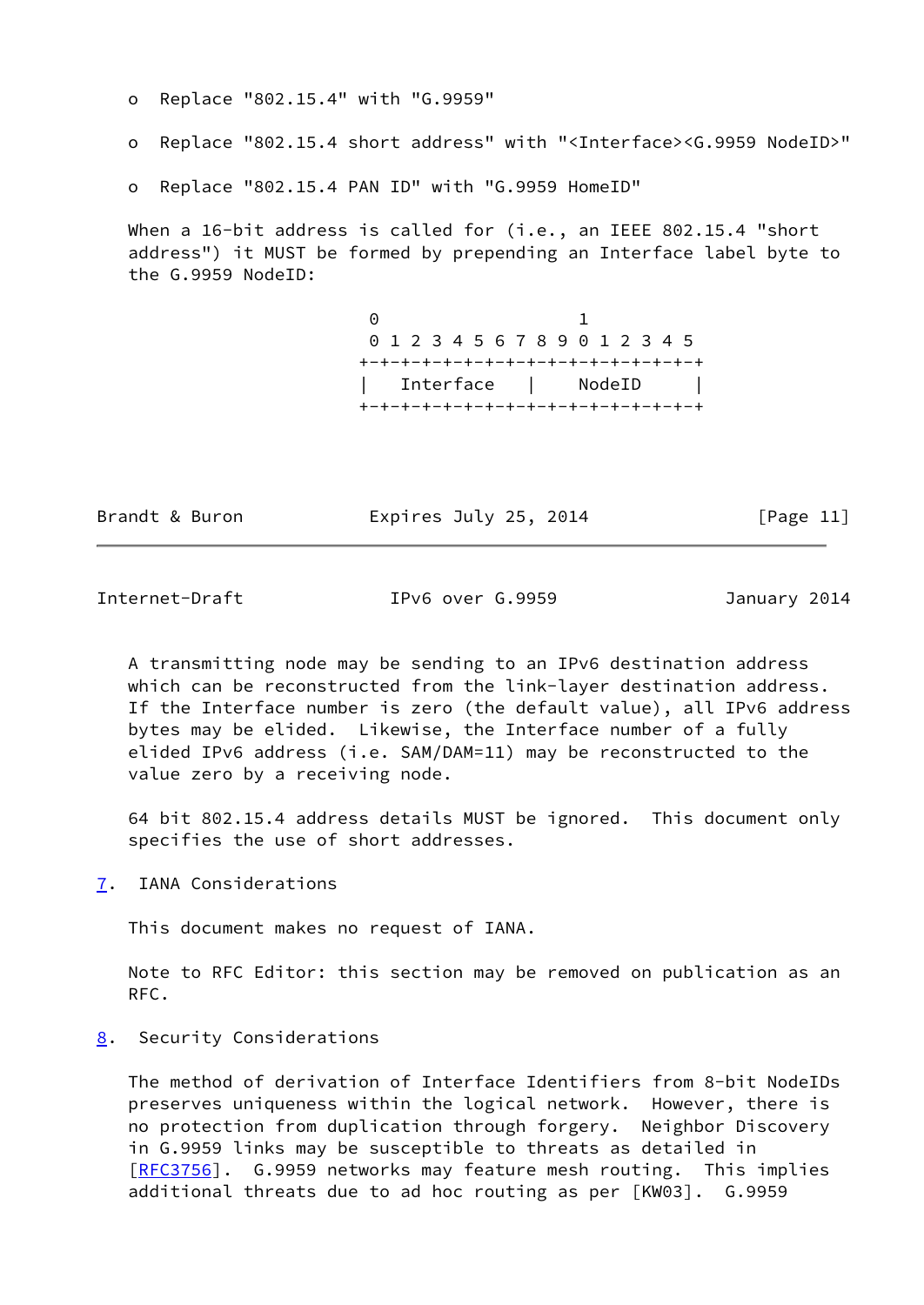provides capability for link-layer security. G.9959 nodes MUST use link-layer security with a shared key. Doing so will alleviate the majority of threats stated above. A sizeable portion of G.9959 devices is expected to always communicate within their PAN (i.e., within their subnet, in IPv6 terms). In response to cost and power consumption considerations, these devices will typically implement the minimum set of features necessary. Accordingly, security for such devices may rely on the mechanisms defined at the link layer by G.9959. G.9959 relies on the Advanced Encryption Standard (AES) for authentication and encryption of G.9959 frames and further employs challenge-response handshaking to prevent replay attacks.

 It is also expected that some G.9959 devices (e.g. billing and/or safety critical products) will implement coordination or integration functions. These may communicate regularly with IPv6 peers outside the subnet. Such IPv6 devices are expected to secure their end-to end communications with standard security mechanisms (e.g., IPsec, TLS, etc).

| Brandt & Buron | Expires July 25, 2014 | [Page 12] |
|----------------|-----------------------|-----------|
|                |                       |           |

<span id="page-13-1"></span>

Internet-Draft IPv6 over G.9959 January 2014

<span id="page-13-0"></span>[9](#page-13-0). Acknowledgements

Thanks to the authors of [RFC 4944](https://datatracker.ietf.org/doc/pdf/rfc4944) and [RFC 6282](https://datatracker.ietf.org/doc/pdf/rfc6282) and members of the IETF 6LoWPAN working group; this document borrows extensively from their work. Thanks to Erez Ben-Tovim, Kerry Lynn, Michael Richardson, Tommas Jess Christensen for useful comments. Thanks to Carsten Bormann for extensive feedback which improved this document significantly.

<span id="page-13-2"></span>[10.](#page-13-2) References

<span id="page-13-3"></span>[10.1](#page-13-3). Normative References

<span id="page-13-4"></span> [EUI64] IEEE, "communicationIDELINES FOR 64-BIT GLOBAL IDENTIFIER (EUI-64) REGISTRATION AUTHORITY", IEEE Std [http://](http://standards.ieee.org/regauth/oui/tutorials/EUI64.html) [standards.ieee.org/regauth/oui/tutorials/EUI64.html](http://standards.ieee.org/regauth/oui/tutorials/EUI64.html), November 2012.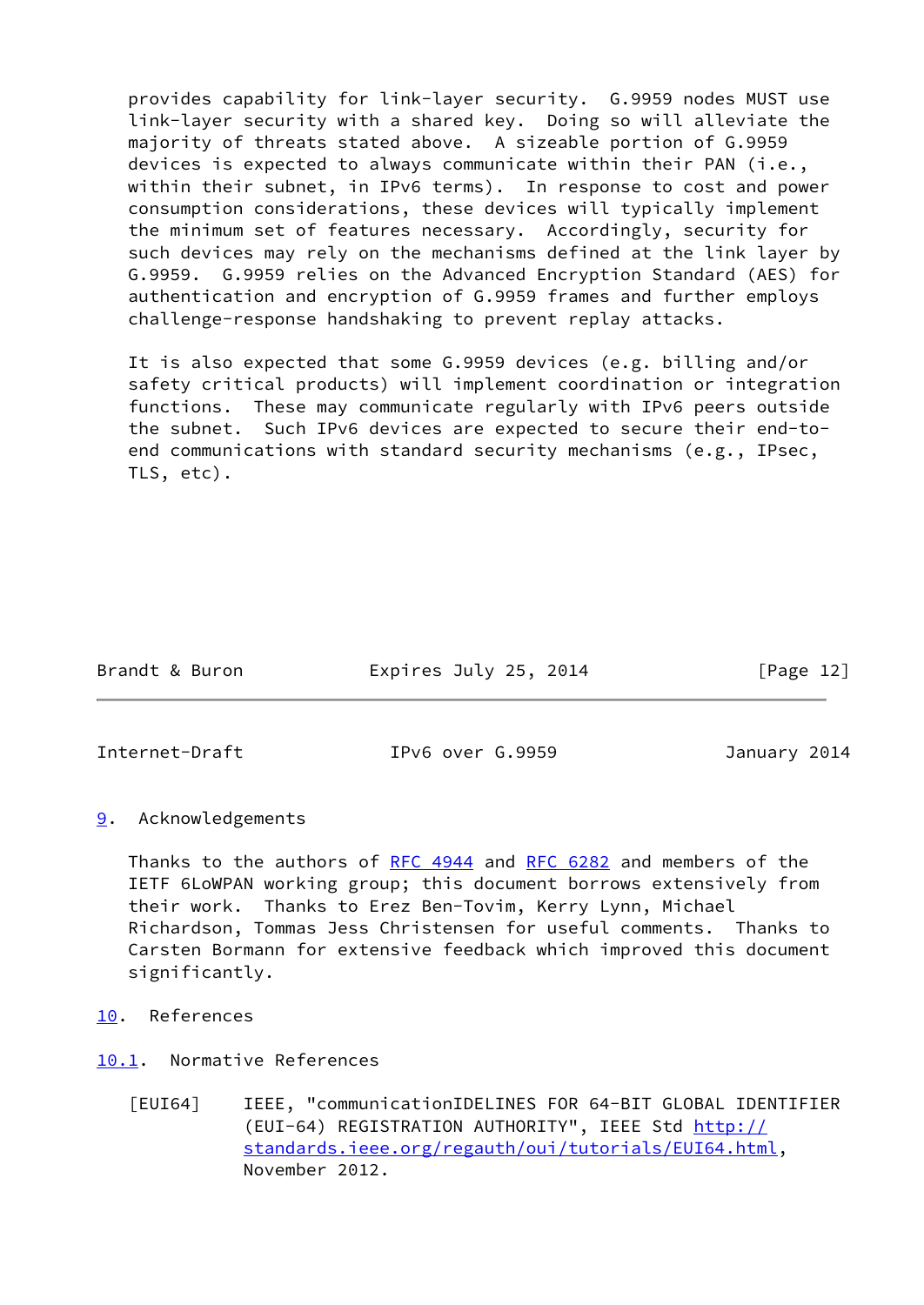- <span id="page-14-1"></span> $[G.9959]$  " $G.9959$   $(02/12)$  +  $G.9959$  Amendment 1  $(10/13)$ : Short range, narrow-band digital radiocommunication transceivers", February 2012.
- [RFC2119] Bradner, S., "Key words for use in RFCs to Indicate Requirement Levels", [BCP 14](https://datatracker.ietf.org/doc/pdf/bcp14), [RFC 2119](https://datatracker.ietf.org/doc/pdf/rfc2119), March 1997.
- [RFC2460] Deering, S. and R. Hinden, "Internet Protocol, Version 6 (IPv6) Specification", [RFC 2460](https://datatracker.ietf.org/doc/pdf/rfc2460), December 1998.
- [RFC2464] Crawford, M., "Transmission of IPv6 Packets over Ethernet Networks", [RFC 2464](https://datatracker.ietf.org/doc/pdf/rfc2464), December 1998.
- [RFC3587] Hinden, R., Deering, S., and E. Nordmark, "IPv6 Global Unicast Address Format", [RFC 3587,](https://datatracker.ietf.org/doc/pdf/rfc3587) August 2003.
- [RFC4193] Hinden, R. and B. Haberman, "Unique Local IPv6 Unicast Addresses", [RFC 4193,](https://datatracker.ietf.org/doc/pdf/rfc4193) October 2005.
- [RFC4291] Hinden, R. and S. Deering, "IP Version 6 Addressing Architecture", [RFC 4291](https://datatracker.ietf.org/doc/pdf/rfc4291), February 2006.
- [RFC4861] Narten, T., Nordmark, E., Simpson, W., and H. Soliman, "Neighbor Discovery for IP version 6 (IPv6)", [RFC 4861](https://datatracker.ietf.org/doc/pdf/rfc4861), September 2007.
- [RFC4941] Narten, T., Draves, R., and S. Krishnan, "Privacy Extensions for Stateless Address Autoconfiguration in IPv6", [RFC 4941](https://datatracker.ietf.org/doc/pdf/rfc4941), September 2007.

| Brandt & Buron | Expires July 25, 2014 | [Page 13] |
|----------------|-----------------------|-----------|
|----------------|-----------------------|-----------|

<span id="page-14-0"></span>Internet-Draft IPv6 over G.9959 January 2014

- [RFC4944] Montenegro, G., Kushalnagar, N., Hui, J., and D. Culler, "Transmission of IPv6 Packets over IEEE 802.15.4 Networks", [RFC 4944](https://datatracker.ietf.org/doc/pdf/rfc4944), September 2007.
- [RFC6282] Hui, J. and P. Thubert, "Compression Format for IPv6 Datagrams over IEEE 802.15.4-Based Networks", [RFC 6282](https://datatracker.ietf.org/doc/pdf/rfc6282), September 2011.
- [RFC6775] Shelby, Z., Chakrabarti, S., Nordmark, E., and C. Bormann, "Neighbor Discovery Optimization for IPv6 over Low-Power Wireless Personal Area Networks (6LoWPANs)", [RFC 6775](https://datatracker.ietf.org/doc/pdf/rfc6775),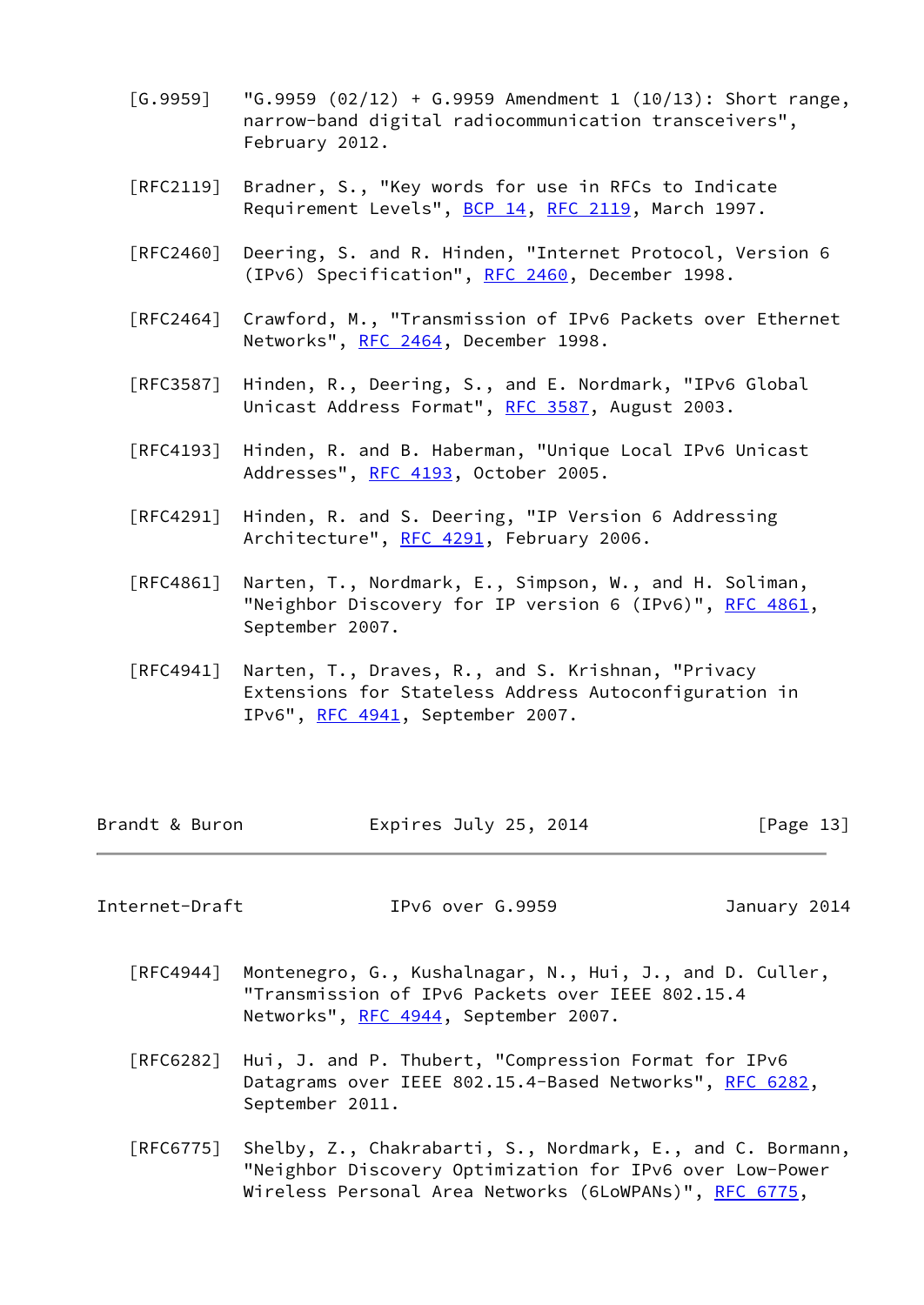November 2012.

- <span id="page-15-0"></span>[10.2](#page-15-0). Informative References
	- [RFC3756] Nikander, P., Kempf, J., and E. Nordmark, "IPv6 Neighbor Discovery (ND) Trust Models and Threats", [RFC 3756](https://datatracker.ietf.org/doc/pdf/rfc3756), May 2004.
	- [RFC3819] Karn, P., Bormann, C., Fairhurst, G., Grossman, D., Ludwig, R., Mahdavi, J., Montenegro, G., Touch, J., and L. Wood, "Advice for Internet Subnetwork Designers", [BCP 89](https://datatracker.ietf.org/doc/pdf/bcp89), [RFC 3819,](https://datatracker.ietf.org/doc/pdf/rfc3819) July 2004.
	- [RFC6550] Winter, T., Thubert, P., Brandt, A., Hui, J., Kelsey, R., Levis, P., Pister, K., Struik, R., Vasseur, JP., and R. Alexander, "RPL: IPv6 Routing Protocol for Low-Power and Lossy Networks", [RFC 6550,](https://datatracker.ietf.org/doc/pdf/rfc6550) March 2012.
	- [RFC6997] Goyal, M., Baccelli, E., Philipp, M., Brandt, A., and J. Martocci, "Reactive Discovery of Point-to-Point Routes in Low-Power and Lossy Networks", [RFC 6997](https://datatracker.ietf.org/doc/pdf/rfc6997), August 2013.

Authors' Addresses

 Anders Brandt Sigma Designs Emdrupvej 26A, 1. Copenhagen O 2100 Denmark

Email: anders\_brandt@sigmadesigns.com

| Brandt & Buron                         | Expires July 25, 2014 | [Page 14]    |
|----------------------------------------|-----------------------|--------------|
| Internet-Draft                         | IPy6 over G.9959      | January 2014 |
| Jakob Buron<br>Sigma Designs           |                       |              |
| Emdrupvej 26A, 1.<br>Copenhagen 0 2100 |                       |              |